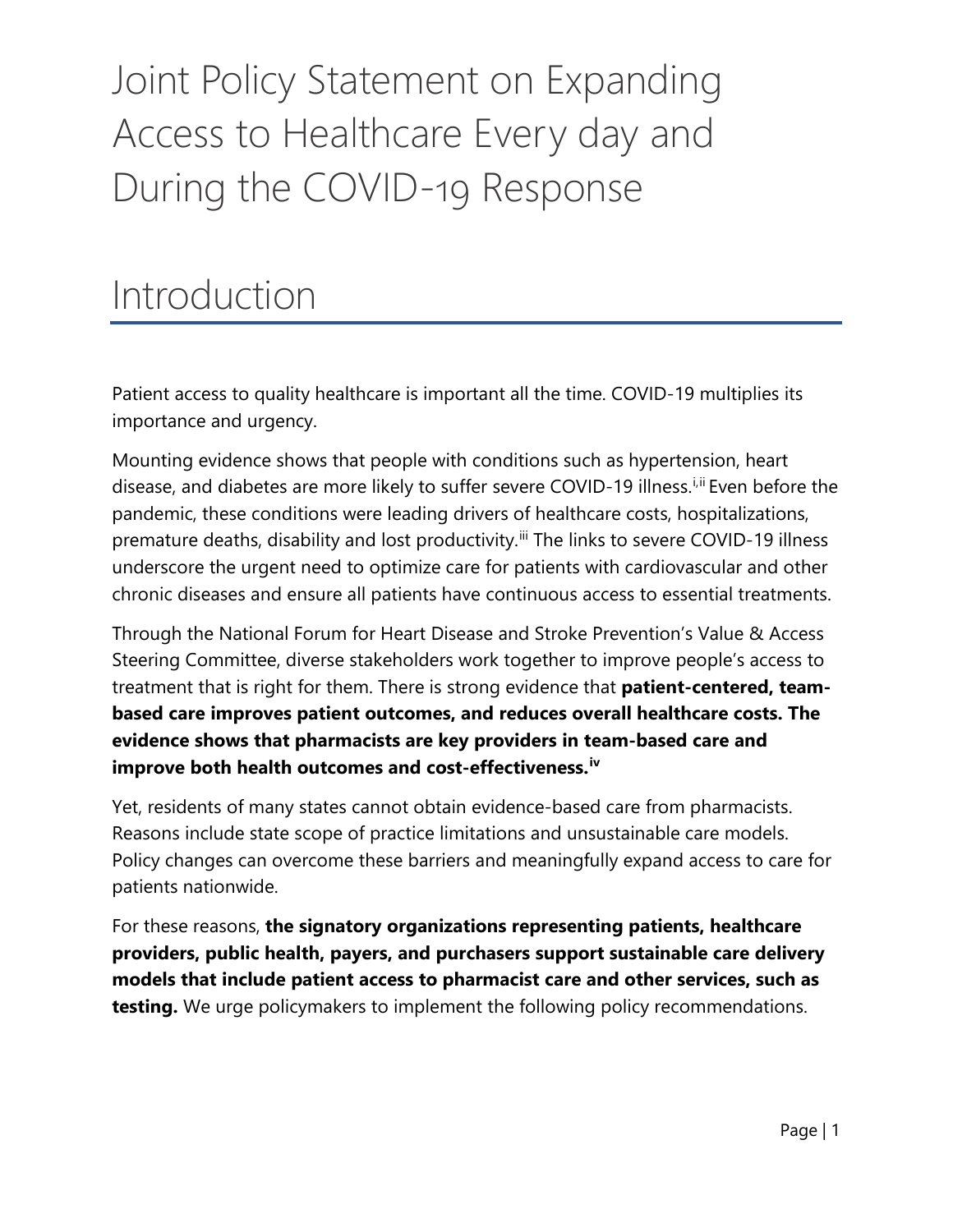### Access to Evidence-Based Care

People should be able to obtain quality healthcare regardless of which state they live in. Care at pharmacies can increase patients' access to many evidence-based services by providing them closer to patients' homes, at more convenient hours and, often, at lower cost to the patient, healthcare system, and public and private payers. Like physician practices, hospitals, and other care settings, pharmacies cannot keep their doors open and care for patients without fair and reasonable reimbursement for their services.

The following policies will meaningfully expand access to care for patients nationwide, especially in underserved or otherwise vulnerable populations.

- Include emergency pharmacist provider status in Medicare Part B in legislation to respond to the COVID-19 crisis. $\theta$  This would pro[v](#page-4-4)ide direct reimbursement for services delivered by pharmacists if within scope of practice.
- Establish/clarify Medicare and Medicaid authority to reimburse clinical services provided by pharmacists acting *within their state scope of practice* to respond. Enable coding and billing infrastructure for pharmacies/pharmacists to receive appropriate coverage and reimbursement for the provision of care services, including screening, testing, immunization, medication management and chronic disease management whether under Medicare Part B, D, or Medicare Advantage.
- Under incident-to-physician services requirements, issue clarification that physicians and qualified nonphysician practitioners are permitted under Medicare to bill for pharmacists' evaluation and management (E/M) services at higher levels than E/M code 99211 to expand access to care.
- Emergency changes to pharmacy authority to offer more access to clinical care and essential medications during the pandemic should be examined and potentially made permanent given evidence of enhanced value and access for patients.
- Authorize pharmacists to provide patient care through comprehensive telehealth and telepharmacy services.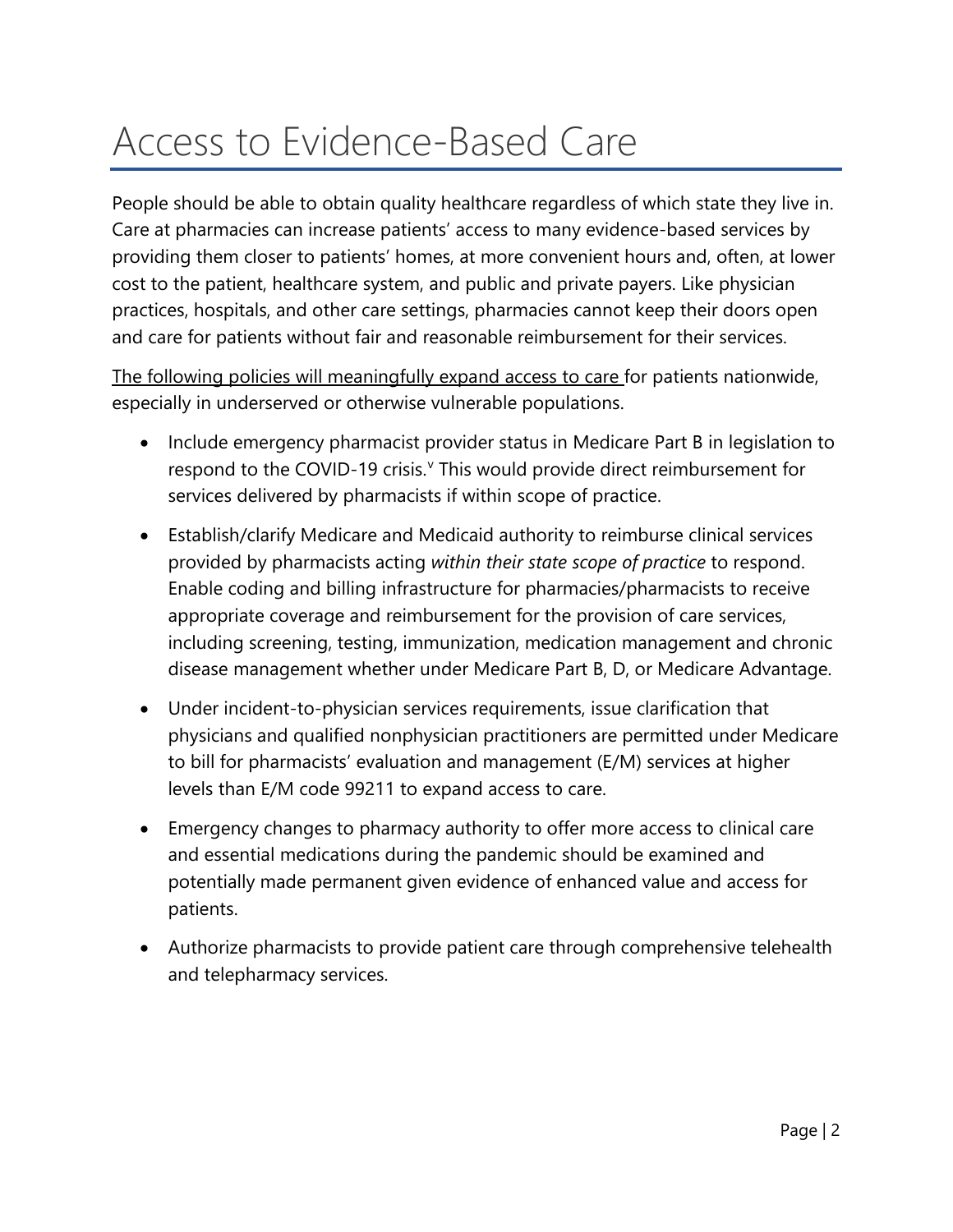## Access to Testing and Vaccination

Pharmacists play a vital role in delivering convenient access to important public health services. Recent guidance from HHS reinforces pharmacists' authority to provide COVID19 testing.<sup>[vi](#page-5-0)</sup> However, longstanding barriers to payment limit pharmacists' ability to provide comprehensive and sustained access to evidence-based care.<sup>vii</sup> Congress can act now to authorize pharmacists as recognized Part B providers under Medicare to ensure pharmacies can remain viable testing sites and provide broad access to care, including vaccination. If this gap is filled at the federal level, typically, private payers will follow. Improved patient access to testing and care can be achieved in the following ways:

- Include language that authorizes Medicare payment to pharmacists for testing and testing-related services for COVID-19 and influenza in emergency legislation to combat the COVID-19 public health emergency.
- Authorize and reimburse pharmacists to order and conduct tests, collect specimens, conduct and interpret tests, discuss results with patients and, when appropriate, initiate treatment (in collaboration with physicians) for infectious diseases including COVID-19 and flu. Expand current, state pharmacist immunization authority to include all FDA-authorized vaccines, including the forthcoming vaccine for COVID-19 for all indicated populations.

### **Signatories**

The following Value & Access Initiative Steering Committee members and partner organizations support the tenets outlined above

*National Forum for Heart Disease & Stroke Prevention (convener) Aetna, a CVS Health Company American Association of Heart Failure Nurses American College of Cardiology American Kidney Fund American Heart Association American Pharmacists Association American Pharmacists Association Foundation Association of Black Cardiologists*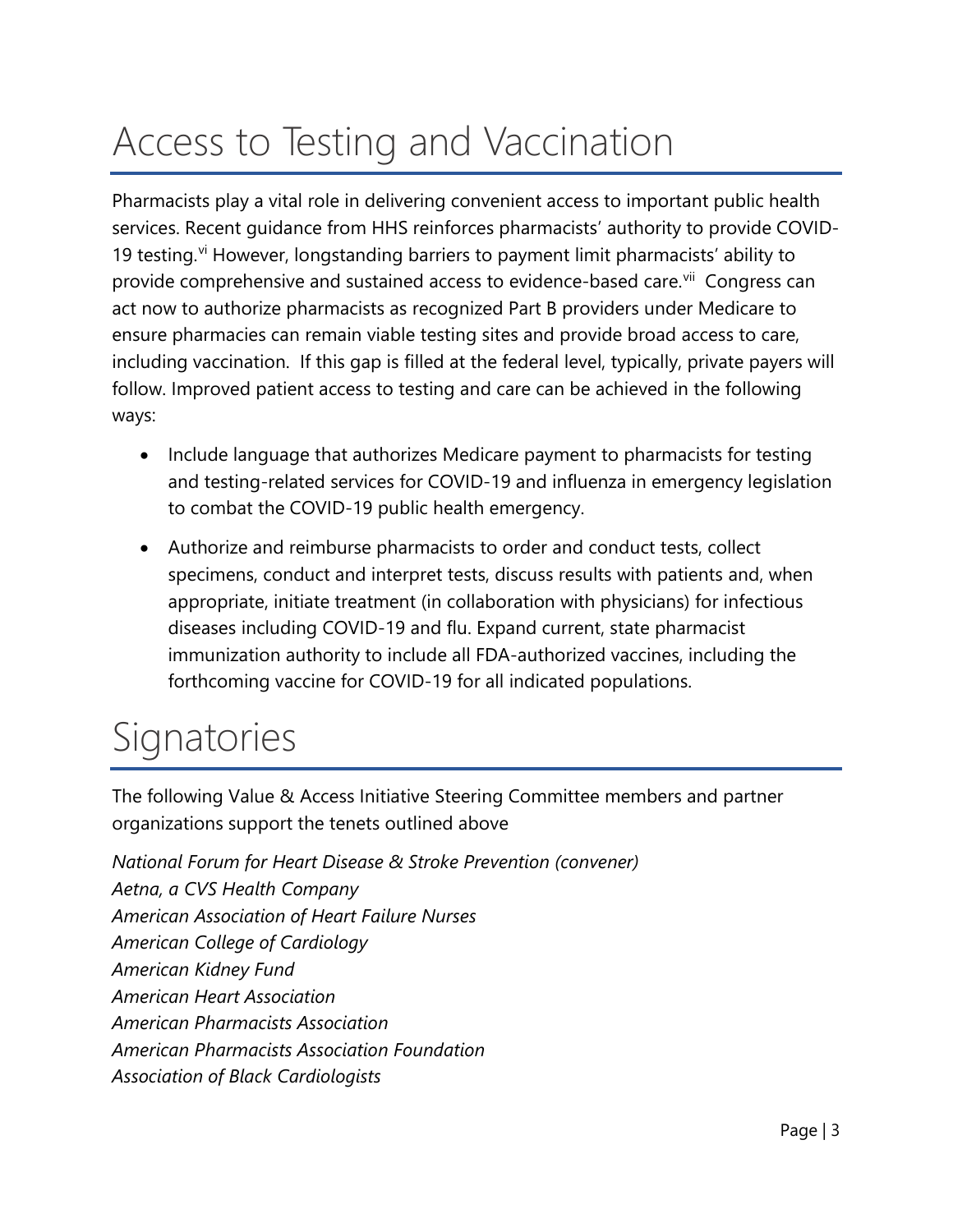*Association of State and Territorial Health Officials BallengeRx Consulting California Chronic Care Coalition California Right Meds Collaborative Chronic Care Policy Alliance Coborn's Inc CVS Health Diabetes Influencers Network FH Foundation Global Healthy Living Foundation Independent Health Mended Hearts Minneapolis Heart Institute Foundation National Alliance of Healthcare Purchaser Coalitions National Association of Chain Drug Stores National Association of Chronic Disease Directors National Lipid Association Nevada Chronic Care Collaborative Partnership to Improve Patient Care PharmaSmart International, Inc. Preventive Cardiovascular Nurses Association University of Michigan Center for Value-Based Insurance Design University of Southern California School of Pharmacy WomenHeart* 

### Background

The Community Preventive Services Task Force (CPSTF) recommends tailored pharmacybased adherence interventions based on strong evidence of effectiveness in increasing patient adherence to medications for cardiovascular disease prevention. Evidence shows interventions delivered by pharmacists in community and health system pharmacies increased the proportion of patients who reported taking medications as prescribed.<sup>VIII</sup> Adherence to guideline recommended therapies is associated with lower rates of major adverse cardiac events, and with cost savings. $\frac{1}{x}$ 

With nearly 60,000 community pharmacies across the nation, pharmacies are seamlessly integrated into neighborhoods across the country. An average high-risk patient will visit their pharmacy 35 times per year but have only four visits to their primary care physician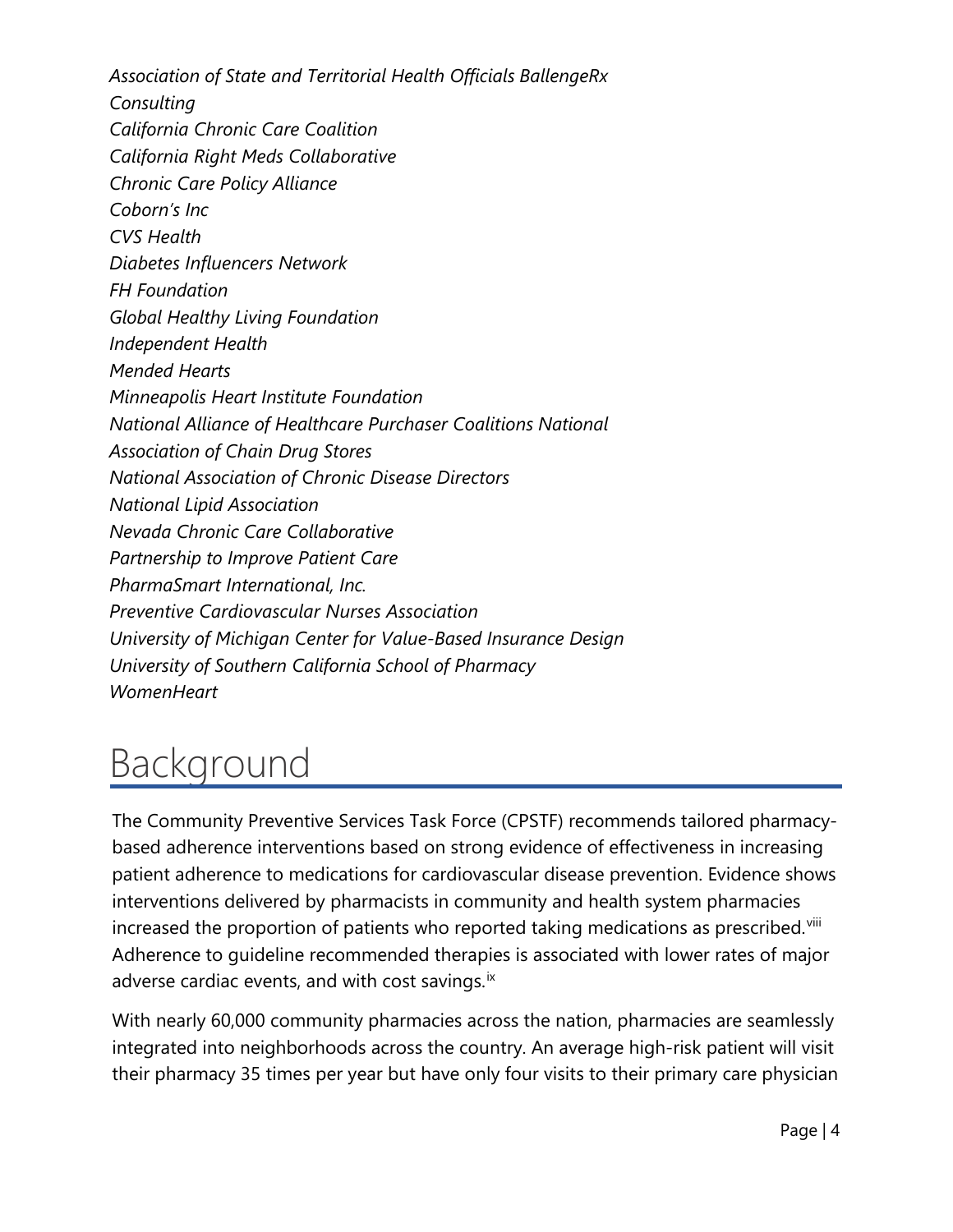in the same timeframe. Pharmacists can streamline care and optimize medication use, providing substantial benefit for patients with multiple prescribers and frequent medication changes.<sup>[x](#page-5-4)</sup> Given pharmacists' accessibility to patients, expanding scope of practice to align with pharmacists' education and training has potential to increase access to evidence-based, cost-effective treatments and buttress COVID-19 mitigation strategies.

Pharmacists continue to provide adherence counseling and clinical care interventions amid the pandemic, in accordance with the CDC's infection control quidelines<sup>[xi](#page-5-5)</sup> for pharmacies, to help patients manage chronic diseases while expanding access to care to mitigate and respond directly to COVID-19.

As the most accessible healthcare setting, pharmacies nationwide are ramping up testing capacity, an essential aspect of reopening the country and meeting national public health goals. Further, pharmacists are ready to help with the next phase of the COVID-19 response including enhancing access to forthcoming treatment and vaccination. Harnessing the accessibility and clinical expertise of pharmacists across the country to support access to care related to COVID-19 including testing and forthcoming treatment and vaccination will ensure the efficient roll out of the coordinated, comprehensive solutions needed for patients.

#### Endnotes

<span id="page-4-4"></span> $V$  S.109 - Pharmacy and Medically Underserved Areas Enhancement Act. 115th Congress (2017-2018). [https://www.congress.gov/bill/115th-congress/senate-](https://www.congress.gov/bill/115th-congress/senate-bill/109?q=%7B%22search%22%3A%5B%22Pharmacy+and+Medically+Underserved+Areas+Enhancement+Act%22%5D%7D&r=2#:%7E:text=This%20bill%20amends%20title%20XVIII,if%20furnished%20by%20a%20physician.)

<span id="page-4-0"></span><sup>i</sup> World Health Organization. Q&A on coronaviruses (COVID-19). April 2020.

[https://www.who.int/emergencies/diseases/novel-coronavirus-2019/question-and-answers-hub/q-a-detail/q-a](https://www.who.int/emergencies/diseases/novel-coronavirus-2019/question-and-answers-hub/q-a-detail/q-a-coronaviruses)[coronaviruses](https://www.who.int/emergencies/diseases/novel-coronavirus-2019/question-and-answers-hub/q-a-detail/q-a-coronaviruses)

<span id="page-4-1"></span>ii Centers for Disease Control and Prevention. (2020, May 14). [Coronavirus Disease 2019 \(COVID-19\):](https://www.cdc.gov/coronavirus/2019-nCoV/index.html) People Who Are at Higher Risk for Severe Illness. [https://www.cdc.gov/coronavirus/2019-ncov/need-extra-precautions/people-at](https://www.cdc.gov/coronavirus/2019-ncov/need-extra-precautions/people-at-higher-risk.html?CDC_AA_refVal=https%3A%2F%2Fwww.cdc.gov%2Fcoronavirus%2F2019-ncov%2Fhcp%2Funderlying-conditions.html)[higher-risk.html?CDC\\_AA\\_refVal=https%3A%2F%2Fwww.cdc.gov%2Fcoronavirus%2F2019](https://www.cdc.gov/coronavirus/2019-ncov/need-extra-precautions/people-at-higher-risk.html?CDC_AA_refVal=https%3A%2F%2Fwww.cdc.gov%2Fcoronavirus%2F2019-ncov%2Fhcp%2Funderlying-conditions.html) [ncov%2Fhcp%2Funderlying-conditions.html](https://www.cdc.gov/coronavirus/2019-ncov/need-extra-precautions/people-at-higher-risk.html?CDC_AA_refVal=https%3A%2F%2Fwww.cdc.gov%2Fcoronavirus%2F2019-ncov%2Fhcp%2Funderlying-conditions.html)

<span id="page-4-2"></span>iii National Center for Chronic Disease Prevention and Health Promotion (NCCDPHP). Health and Economic Costs of Chronic Diseases.<https://www.cdc.gov/chronicdisease/about/costs/index.htm>

<span id="page-4-3"></span>iv Kennelty, K.A., Polgreen, L.A. & Carter, B.L. Team-Based Care with Pharmacists to Improve Blood Pressure: A Review of Recent Literature. Curr Hypertens Rep 20, 1 (2018).<https://doi.org/10.1007/s11906-018-0803-0>

[bill/109?q=%7B%22search%22%3A%5B%22Pharmacy+and+Medically+Underserved+Areas+Enhancement+Act%22%](https://www.congress.gov/bill/115th-congress/senate-bill/109?q=%7B%22search%22%3A%5B%22Pharmacy+and+Medically+Underserved+Areas+Enhancement+Act%22%5D%7D&r=2#:%7E:text=This%20bill%20amends%20title%20XVIII,if%20furnished%20by%20a%20physician.) [5D%7D&r=2#:~:text=This%20bill%20amends%20title%20XVIII,if%20furnished%20by%20a%20physician.](https://www.congress.gov/bill/115th-congress/senate-bill/109?q=%7B%22search%22%3A%5B%22Pharmacy+and+Medically+Underserved+Areas+Enhancement+Act%22%5D%7D&r=2#:%7E:text=This%20bill%20amends%20title%20XVIII,if%20furnished%20by%20a%20physician.)